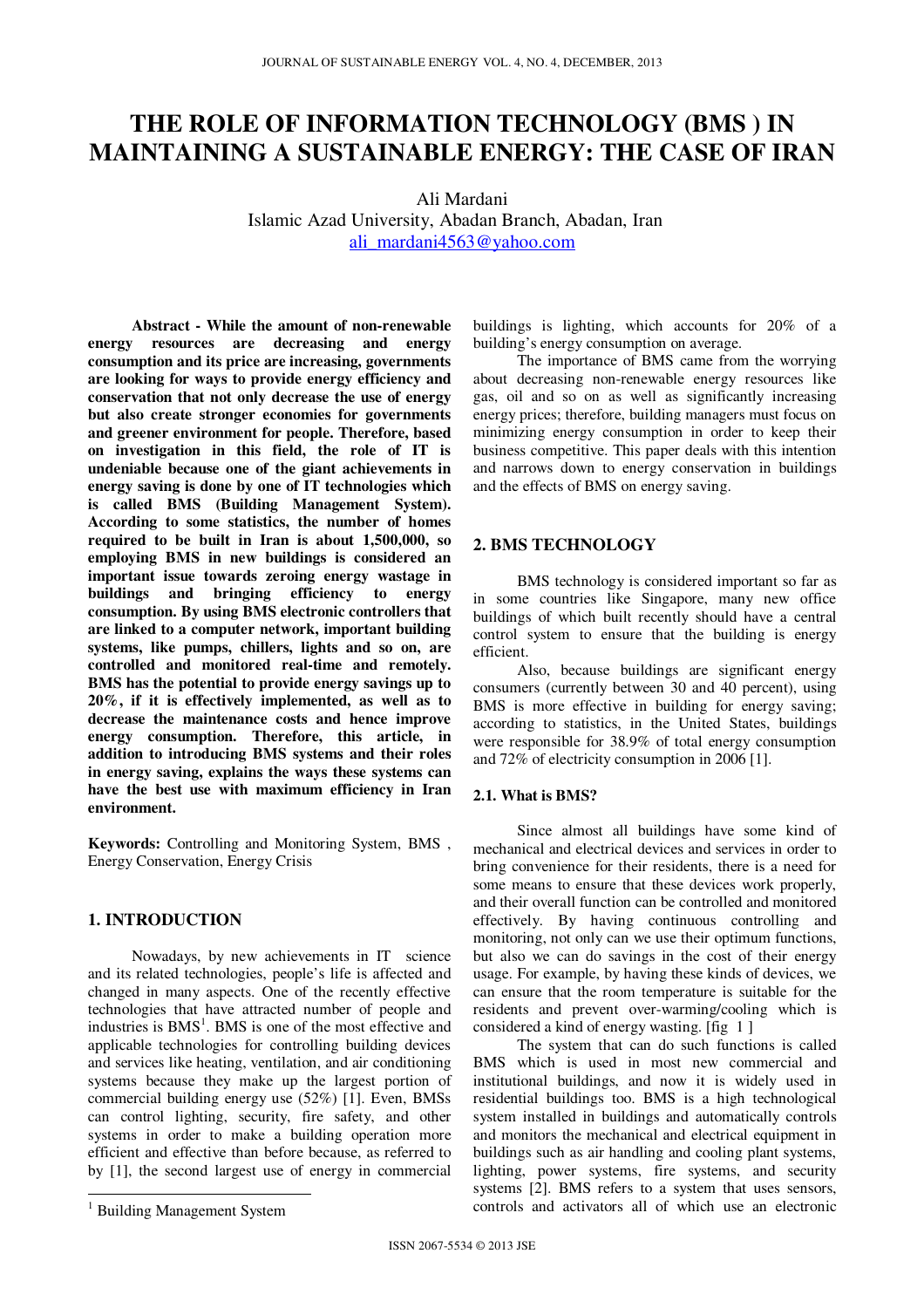digital processor to implement control algorithms and have the capability of communicating with other controls. The BMS term covers all control elements, including hardware, controllers, any linking network and central controllers [3].



**Fig. 1. BMS Common Architecture [5]** 

In general, it can be said that, "The purpose of a BMS is to automate and take control of these operations in the most efficient way possible for the occupiers/business, within the constraints of the installed plant" [2]. In addition, BMS has the following advantages that helped to use it in most buildings: significant reduction in energy bills, improved comfort for staff, more effective operation of building services plant, and better ability to monitor and collect building performance data for analysis [4]. With automation and advanced electronics, setting the speed, equipment, and installations are designed for the control, monitoring and optimization of the various functions and services provided in a building [6].

From the point of IT technology, BMS is a standalone computer system that can calculate the preset requirement of the building and control the connected plant to meet those needs. Its inputs, like temperature sensors, and outputs, like on/off signals, are connected to outstations around the building; and in modern BMS a modem is connected to the system in order to provide remote access [2].

### **3.Why Energy Conservation is important?**

After the energy crisis of 1973 [7] an urgent need to decrease energy consumption as rapidly as possible came to picture. By making use of the capabilities the central computer of the BMS could provide, many energy saving functions were developed and integrated into the BMS [7]. After that, from 1973 to 2006, the consumed energy in Asia was almost doubled, while at the same time the Europe energy consumption was cut by half.[fig2]



**Fig. 2. World Energy Consumption [8]** 

The millennium we live in was started with public awareness about energy conservation and increasing people's paying attention to this issue. In this regard, the alarm of significantly increasing the non-renewable energy resources played a decisive role in social awareness regarding conserving energy; therefore, many countries started using natural energies like those of wind, sun, etc., and some other countries tried to upkeep their energy sources by using IT technologies one of which being BMS.

Nowadays, because buildings are major energy consumers, many of them are equipped with BMS because energy efficiency in buildings offers the greatest potential to decreasing worldwide consumption.

According to an EIA 2010 survey, energy demand in the world is growing by 3.2 percent per year and energy consumption worldwide is expected to rise faster than population. In the U.S., the EIA estimates end-use energy consumption will grow by 0.7 percent per year from 2008, reaching nearly 40 quadrillion BTUs by 2020.Annually, commercial buildings spend more than \$100 billion on energy, making it the single largest operational cost, though the most manageable. For an average office building in the U.S., energy represents 30 percent of total operating expenses. Use of energy conservation measures reduces this expense and offers a wide range of other economic and social benefits to building owners, tenants, and the surrounding community. As a result of several factors, including rising energy costs and the growing attention given to corporate social responsibility, green building has gained substantial popularity [1]; every country wants to have some contribution to energy saving.

In 2004, commercial and residential buildings have accounted for 38% of the total energy usage in the United States. In some regions like Hong Kong, where the industrial sector is relatively small, the impact of commercial and residential buildings in energy consumption is even higher (in Hong Kong 2008, the figure is 65%). As such, there has been an increasing interest in the computing field in applying the sensor networks and other computing technologies in the development of smart green buildings [5].

Today, people, for the purpose of cost reduction for their consumed energy as well as decreasing the energy resources and alarming of scientists on energy resources scarcity, started using BMS in their buildings. For example, from 12,000 surveyed subscribers in Building Technologies' 2010 Energy Efficiency more than 90% of the respondents are implementing or have completed energy-related upgrades[1].

Driving forces for Energy Efficiency:

- Kyoto Protocol, reduction of CO2 emission (- 5% in comparison to 1990)
- EU activities to reduce CO2 emission until 2020 (-20%)
- Demand for energy savings, due to long-term increasing prices of oil, gas and electricity
- European standard EN 15232 Energy Performance of Buildings, Impact of Building Automation and Controls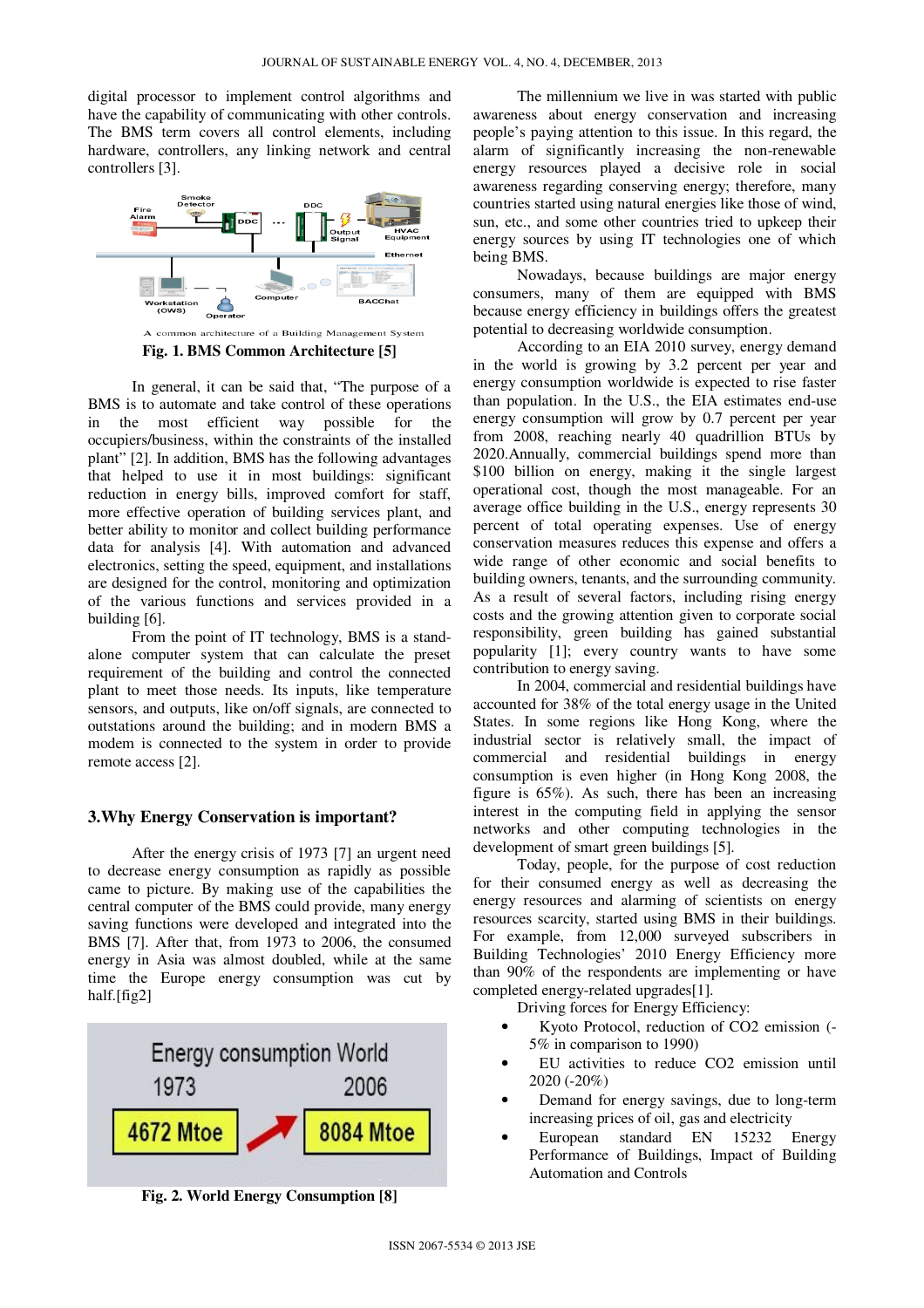- DIN V 18599 Energy Efficiency of Buildings -Calculation of the Energy Demand for HVAC and Lighting
- Energy Efficiency Certificate for residential and non-residential public buildings  $(Classification A - D)$
- Global Green Building Initiatives Public awareness of saving energy and protecting the environment [11].

## **4. RESULT OF ENERGY CONSERVATION WITH BMS**

As it was mentioned earlier, BMSs are implemented in numerous buildings all over the world. In this section the results of these implementations have been reviewed in order to see clearly the advantages and necessity of using these systems in our country and using their economical and environmental advantages.

One of the buildings that implemented BMS in order to have cost reduction in their consumed energy (gas and electricity) is University of Ulster (Belfast Campus) that gained annual cost savings of £4,540 or 8% with payback period of 3.5 years[12].[fig3]

|                                         | <b>Predicted</b> | <b>Post Project</b><br><b>Evaluation</b> |
|-----------------------------------------|------------------|------------------------------------------|
| <b>Heating Energy</b><br><b>Savings</b> | <b>435 MWh</b>   | 343 MWh                                  |
| CO <sub>2</sub> Savings                 | 124 tonnes/yr    | 96 tonnes/yr                             |
| <b>Capital Cost</b>                     | £16,000          | £16,000                                  |
| <b>Savings</b>                          | £5,750           | £4,540                                   |
| <b>Payback Period</b>                   | $2.8$ yrs        | $3.5$ yrs                                |

**Fig. 3. BMS saving in University of Ulster [11]** 

Also, in an air conditioning survey which was done in the UK by implementing BMS control adjustment, calibration and policy adoption, the building could achieve 138,648.00kW/hr on energy reduction which equals to  $6237.00 \text{ f}$  on annual saving while the cost of implementation of the BMS was just 1000.00 £ [13].

In addition, in Sweden, school campus Erikslund implemented BMS for area of 12,600 m2 and could obtained 32% energy reduction for heating which was equal to 707,000kWh and 14% electricity reduction which was 100,000 kWh. Even a hospital in Belgium, by implementing BMS for the hospital's main building, obtained 35.7% energy reduction for heating which was equal to 341,098kWh and 15.8% electricity reduction which was 295,376 kWh [9].

In another example ABB company, by introducing one of its BMS systems called i-bus, entered Singapore market and helped several landmark buildings in Singapore cut energy consumption and win industry awards for energy efficiency and low environmental impact. For occupiers they have brought massive energy savings calculated by one at 17% and by another at around US\$ 370,000 a year. One of the selected buildings for implementing ABB BMS system was the 59,000 m2 National Library building [11].

| Table1. ABB BMS system called i-bus® KNX saving [11] |  |  |
|------------------------------------------------------|--|--|
|------------------------------------------------------|--|--|

| <b>FAULT.</b> ADD DIVIS SYSKIN CANCU PUUS® IN VA SAVING [TT]                                                                                      |                |                              |  |  |
|---------------------------------------------------------------------------------------------------------------------------------------------------|----------------|------------------------------|--|--|
| <b>Implemented</b>                                                                                                                                | <b>Savings</b> | <b>Parameters (Positive)</b> |  |  |
| <b>Function</b>                                                                                                                                   |                |                              |  |  |
| <b>Individual Room</b>                                                                                                                            | $Up$ to        | Low thermal mass of          |  |  |
| Temperature                                                                                                                                       | 10%            | surrounding walls            |  |  |
| (Controlled by                                                                                                                                    |                |                              |  |  |
| Timer)                                                                                                                                            |                |                              |  |  |
| Individual Room                                                                                                                                   | Up to          | Room not permanently         |  |  |
| Temperature                                                                                                                                       | 25%            | occupied                     |  |  |
| (Controlled by                                                                                                                                    |                |                              |  |  |
| Presence Detector)                                                                                                                                |                |                              |  |  |
| Automatic blind                                                                                                                                   | Up to          | High daylight factor         |  |  |
| control*                                                                                                                                          | 30%            | Venetian blinds on           |  |  |
|                                                                                                                                                   |                | outer surface of building    |  |  |
|                                                                                                                                                   |                | $\rightarrow$ Reduced heat   |  |  |
|                                                                                                                                                   |                | incidence into the building  |  |  |
| Constant light                                                                                                                                    | Up to          | High daylight factor         |  |  |
| control (closed loop)                                                                                                                             | 50%            | Blind control*               |  |  |
| control and                                                                                                                                       |                |                              |  |  |
| presence detection)                                                                                                                               |                |                              |  |  |
| Lighting control                                                                                                                                  | $Up$ to        | High daylight factor         |  |  |
| (open loop control                                                                                                                                | 45%            |                              |  |  |
| depending on                                                                                                                                      |                |                              |  |  |
| outside light and                                                                                                                                 |                |                              |  |  |
| presence detection)                                                                                                                               |                |                              |  |  |
| Presence detection                                                                                                                                | Up to          | Rooms and corridors not      |  |  |
| (simple switching)                                                                                                                                | 20%            | permanently occupied/in use  |  |  |
| of the lighting)                                                                                                                                  |                |                              |  |  |
| بدايا والمستقط والتقيم والمستقط فقطعت والمحافظ<br>a:.<br>المائد ويتفاعلون والمتحارب والمستخرج والمستحقق<br>$\mathbf{A} = \mathbf{A} + \mathbf{A}$ |                |                              |  |  |

\*positioning of blinds according to temperature and solar altitude

### **5. Needs for BMS in Iran's Buildings**

Iran is one of the top three owners of natural energy resources like gas and crude oil in the world [14]. However, by referring to the world is facing energy crisis that push us to find a way in order to use renewable energy resources and put effort to do energy conservation by using the latest IT technologies [10]. Now, this situation is also true in Iran. As the time passes, Iran needs to use more and more energy resources and according to Figure 4, its own consumption is growing moderately, and besides all these, according to Iran statistics, currently the number of homes required to be built in Iran is about 1,500,000 [15], and after building this number of houses, the required energy for their residence will significantly increase (like electricity). For producing electricity in Iran according to[16], the sources of energy for producing are oil, gas, and coal, and it was reported that it accounted for 97.58% of the total sources in 2008. Figure 4 illustrates the statistics for Iran oil and electricity consumption and production, and Figure 5 demonstrates Iran energy consumption which clearly shows the dramatic growth of energy consumptions.[fig4,5]



**Fig. 4. Iran oil and Electricity consumption and Production [14]**